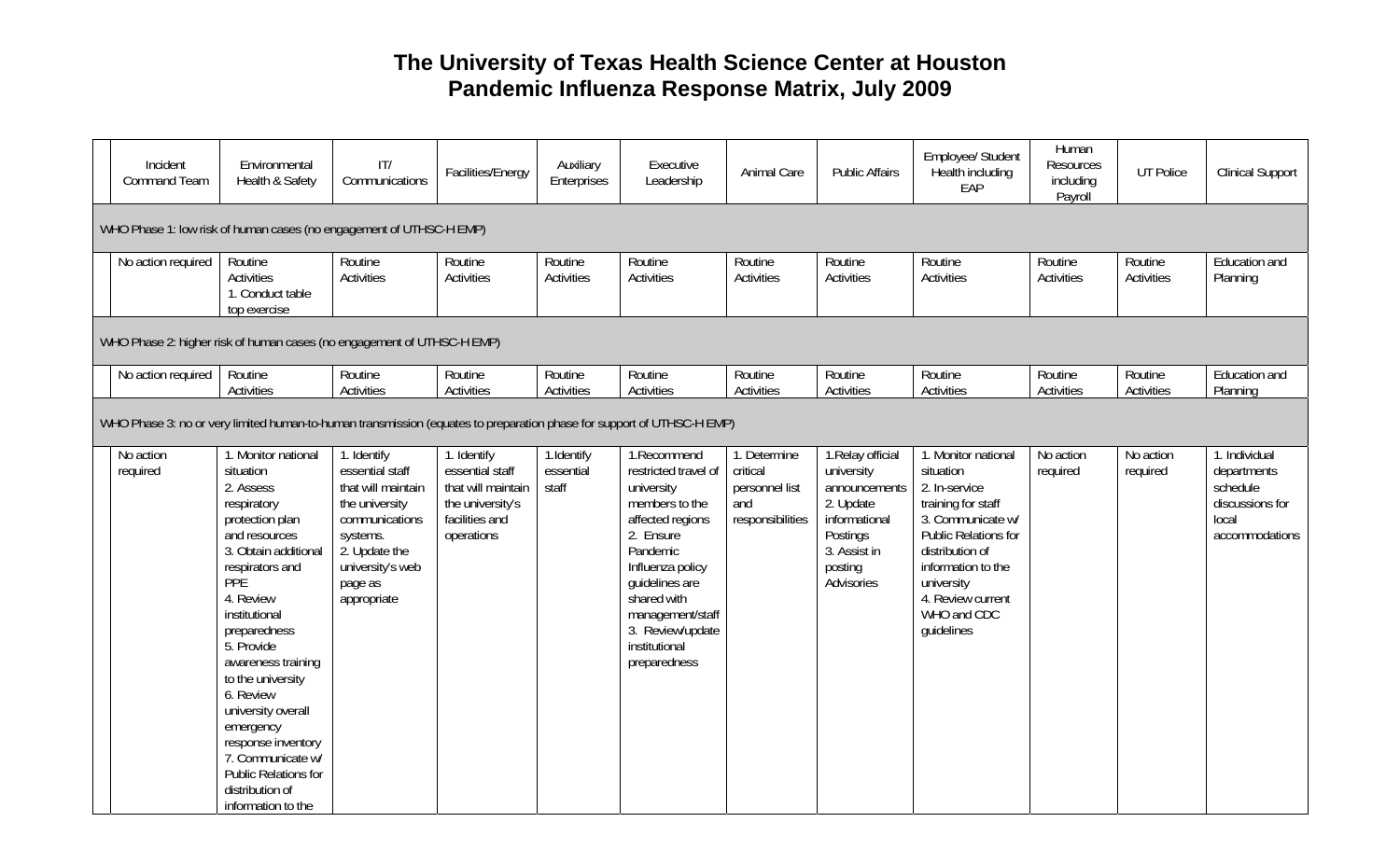|                                                                                                              | university<br>8. Brief Executive<br>Leadership<br>9. Benchmark other<br>universities<br>10. Update EMP<br>11. Review current<br>WHO and CDC<br>guidelines                                                                                                                                                                                                                             |                                                                                                                            |                                                                |                                                                                                                                                                                            |                                                                                                                  |                                                                       |                                                                                                                                                      |                                                                                                                                                                                                                                                                                                                                                                                                                                                                                                                                               |                                                                                                                                |                                                                                                                                                                                                                 |                                                                                                                                                                                                                                |
|--------------------------------------------------------------------------------------------------------------|---------------------------------------------------------------------------------------------------------------------------------------------------------------------------------------------------------------------------------------------------------------------------------------------------------------------------------------------------------------------------------------|----------------------------------------------------------------------------------------------------------------------------|----------------------------------------------------------------|--------------------------------------------------------------------------------------------------------------------------------------------------------------------------------------------|------------------------------------------------------------------------------------------------------------------|-----------------------------------------------------------------------|------------------------------------------------------------------------------------------------------------------------------------------------------|-----------------------------------------------------------------------------------------------------------------------------------------------------------------------------------------------------------------------------------------------------------------------------------------------------------------------------------------------------------------------------------------------------------------------------------------------------------------------------------------------------------------------------------------------|--------------------------------------------------------------------------------------------------------------------------------|-----------------------------------------------------------------------------------------------------------------------------------------------------------------------------------------------------------------|--------------------------------------------------------------------------------------------------------------------------------------------------------------------------------------------------------------------------------|
| Incident<br><b>Command Team</b>                                                                              | Environmental<br>Health & Safety                                                                                                                                                                                                                                                                                                                                                      | IT/<br>Communications                                                                                                      | Facilities/Energy                                              | Auxiliary<br>Enterprises                                                                                                                                                                   | Executive<br>Leadership                                                                                          | Animal Care                                                           | <b>Public Affairs</b>                                                                                                                                | Employee/ Student<br>Health including<br>EAP                                                                                                                                                                                                                                                                                                                                                                                                                                                                                                  | Human<br>Resources<br>including<br>Payroll                                                                                     | UT Police                                                                                                                                                                                                       | <b>Clinical Support</b>                                                                                                                                                                                                        |
| WHO Phase 4: evidence of increased human-to human transmission (equates to Level 3 of the UTHSC-H EMP)       |                                                                                                                                                                                                                                                                                                                                                                                       |                                                                                                                            |                                                                |                                                                                                                                                                                            |                                                                                                                  |                                                                       |                                                                                                                                                      |                                                                                                                                                                                                                                                                                                                                                                                                                                                                                                                                               |                                                                                                                                |                                                                                                                                                                                                                 |                                                                                                                                                                                                                                |
| 1. Closely monitor<br>situation and<br>prepare for<br>activation of<br>Emergency<br><b>Operations Center</b> | 1. Train and brief<br><b>EH&amp;S Staff</b><br>2. Prepare for<br>extended duty<br>3. Review<br>essential<br>personnel<br>requirements<br>4. Update the<br>university and<br>provide Town Hall<br>sessions<br>5. Advise Deans<br>and Departmental<br>Units on<br>preparedness<br>6. Ensure that<br>university plans<br>harmonize with<br>Federal and Local<br>Government<br>advisories | 1. Advise Deans<br>and<br>Departmental<br>Units on<br>telecommuting<br>options<br>2. Deploy<br>website volunteer<br>system | 1. Verify<br>ventilation<br>systems and<br>adjust as<br>needed | 1. Formulate<br>plans for<br>quarantine of<br>students<br>2. Initiate<br>influenza<br>awareness<br>training<br>3. Report<br>suspicious<br>illnesses to<br>Employee or<br>Student<br>Health | 1. Evaluate the<br>impact of Level 3<br>to the university<br>and establish<br>university goals<br>and priorities | 1. Determine<br>critical<br>personnel list<br>and<br>responsibilities | 1. Post<br>university<br>update info<br>2. Establish<br>frequency for<br>community<br>update notices<br>to be delivered,<br>compiled and<br>reported | 1. Post signage that<br>students/employees<br>with flu-like<br>symptoms who<br>have been out of<br>the<br>country should<br>notify employee /<br>student health<br>immediately<br>2. Isolate exam<br>rooms of patients<br>with flu-like<br>symptoms<br>3. Respiratory<br>protection<br>equipment available<br>4. Follow local<br>quidance for<br>evaluation and<br>treatment<br>5. Monitor health<br>care workers<br>6.Develop and<br>implement hand<br>washing and<br>additional infection<br>control measures<br>as appropriate<br>campaign | 1. Begin<br>tracking<br>absenteeism<br>by<br>department in<br>order to<br>determine<br>pandemic<br>effect on the<br>university | 1.EHS train<br>police,<br>security,<br>parking and<br>dispatchers<br>on pandemic<br>influenza<br>2. Security<br>considerations<br>for vaccine<br>and<br>prophylaxis<br>storage and<br>distribution<br>locations | 1. Post signage<br>at UT clinics<br>2. Rapid triage<br>for respiratory<br>symptoms<br>3. Initiate<br>communication<br>with hospitals<br>regarding<br>staffing<br>4. Widespread<br>in-service<br>training for<br>hospital staff |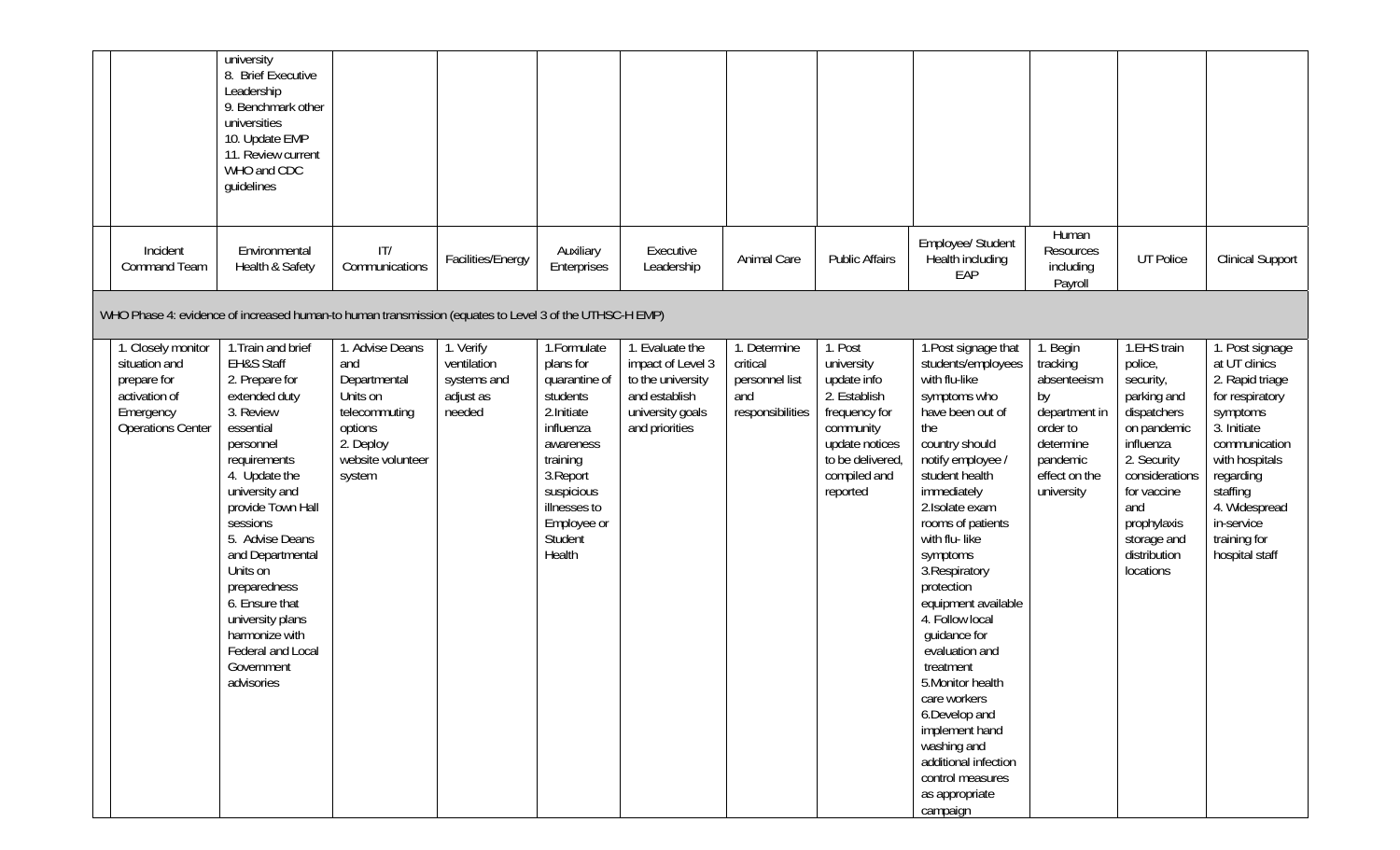|                                                                                                                              |                                                                                                                                                                                                                                       |                                                                                                          |                                                                                                                                            |                                                                                                     |                                                                                                                                                                                                                      |                                                                                                                                                |                                                                                                                        | 7. Formulate plans<br>for quarantine of<br>students<br>8. Ensure that<br>university plans<br>harmonize with<br>Federal and Local<br>Government<br>advisories                                                              |                                                                                                                                           |                                                                                                                                                                 |                                                                                                                                                                                                                                                                                                                                                         |
|------------------------------------------------------------------------------------------------------------------------------|---------------------------------------------------------------------------------------------------------------------------------------------------------------------------------------------------------------------------------------|----------------------------------------------------------------------------------------------------------|--------------------------------------------------------------------------------------------------------------------------------------------|-----------------------------------------------------------------------------------------------------|----------------------------------------------------------------------------------------------------------------------------------------------------------------------------------------------------------------------|------------------------------------------------------------------------------------------------------------------------------------------------|------------------------------------------------------------------------------------------------------------------------|---------------------------------------------------------------------------------------------------------------------------------------------------------------------------------------------------------------------------|-------------------------------------------------------------------------------------------------------------------------------------------|-----------------------------------------------------------------------------------------------------------------------------------------------------------------|---------------------------------------------------------------------------------------------------------------------------------------------------------------------------------------------------------------------------------------------------------------------------------------------------------------------------------------------------------|
| Incident<br><b>Command Team</b>                                                                                              | Environmental<br>Health & Safety                                                                                                                                                                                                      | T <br>Communications                                                                                     | Facilities/Energy                                                                                                                          | Auxiliary<br>Enterprises                                                                            | Executive<br>Leadership                                                                                                                                                                                              | Animal Care                                                                                                                                    | <b>Public Affairs</b>                                                                                                  | Employee/ Student<br>Health including<br>EAP                                                                                                                                                                              | Human<br>Resources<br>including<br>Payroll                                                                                                | <b>UT Police</b>                                                                                                                                                | <b>Clinical Support</b>                                                                                                                                                                                                                                                                                                                                 |
| WHO Phase 5: evidence of significant human-to human transmission: (equates to Level 3 of stage of UTHSC-H EMP)               |                                                                                                                                                                                                                                       |                                                                                                          |                                                                                                                                            |                                                                                                     |                                                                                                                                                                                                                      |                                                                                                                                                |                                                                                                                        | NOTE: CDC will initiate the release of quidance on the Pandemic Severity Index in preparation for WHO Phase $6_1$<br>UTHSC-H will stay abreast of the recommendations from the CDC and modify current matrix as necessary |                                                                                                                                           |                                                                                                                                                                 |                                                                                                                                                                                                                                                                                                                                                         |
| 1. Prepare for<br>activation of the<br>Emergency<br><b>Operations Center</b><br>2. Assess offsite<br>staging area<br>options | 1.Receive<br>refresher respirator<br>training and<br>respirators<br>2. Stage PPE<br>3. Prepare<br>university for<br>restricted access<br>status<br>4. Begin Fit testing<br>5. Review<br>institutional<br>preparedness and<br>supplies | 1. Provide<br>support to clinical<br>staff website<br>2. Plan for<br>alternative phone<br>system support | 1.Review<br>custodial<br>housekeeping<br>practices and<br>cleaning<br>chemicals<br>2. Receive<br>respirator<br>training and<br>respirators | 1. Receive<br>respirator<br>training and<br>respirators<br>2. Provide<br>information<br>to students | 1. Prepare to<br>activate the<br>Emergency<br>Operations<br>Center and<br>Incident<br><b>Command Team</b><br>2. Consider<br>cancellation of<br>public functions<br>3. What aspects<br>of the university<br>are open? | 1. Formulate<br>plans for<br>animal well-<br>being during<br>restricted<br>access stage<br>2. Receive<br>respiratory<br>protection<br>training | 1. Update list of<br>SMEs (and<br>contact<br>information)<br>who will speak<br>to UTHSC<br>issues and to<br>the public | 1. Isolate suspected<br>cases<br>2. Receive<br>respirator<br>training and<br>respirators<br>3. Initiate<br>vaccination<br>or prophylaxis as<br>appropriate                                                                | 1.Disseminate<br>information to<br>university on<br>leave policies<br>during crisis<br>events<br>2. Continue to<br>monitor<br>absenteeism | 1.Receive<br>respirator<br>training and<br>respirators<br>2. Ensure<br>police,<br>security,<br>parking, and<br>dispatch<br>critical<br>personnel are<br>briefed | 1. Command<br>center to staff<br>hospitals<br>2. Assess<br>current<br>capabilities for<br>assisting city<br>and local needs.<br>3. Determine<br>critical personnel<br>and<br>responsibilities.<br>4. Assess safety<br>concerns related<br>to potential<br>intake of<br>affected<br>deceased<br>5. Receive<br>respiratory<br>training and<br>respirators |

WHO Phase 6: evidence of sustained human-to human transmission: (equates to Level 3 of stage of UTHSC-H EMP) \*All departments who will maintain staff during the controlled access period must provide a critical employee roster to IC

> Initiation of US Government Stages 3-5 and Pandemic Severity Index 1-5 UTHSC-H will follow all recommendations from the CDC specific to local or regional situation and modify current matrix as necessary to supplement this plan. Further information can be found at www.pandemicflu.gov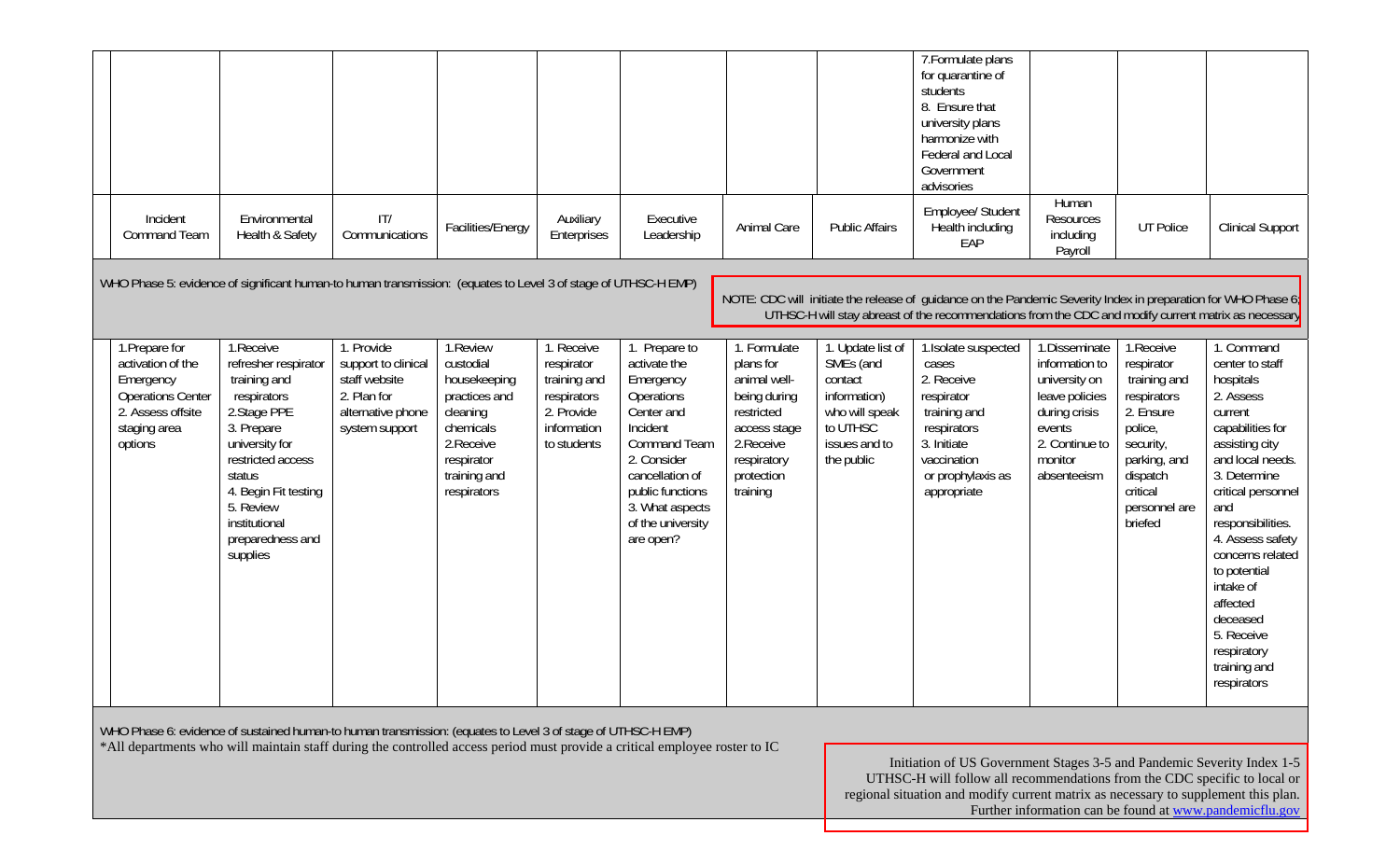| 1.Consider<br>restricting building<br>access<br>2.Implement EMP<br>3.Consider<br>skeleton crew<br>staffing<br>4. Update<br>Executive<br>Leadership<br>5. Continue media<br>communications<br>5. Consider the<br>order of controlled<br>access to<br>buildings<br>6. Designate<br>offsite staging<br>areas as needed | 1. Intiate the EMP<br>2. Train and brief<br>critical personnel<br>3. Assist in entry<br>building screening<br>and PPE<br>distribution as<br>needed<br>4. Provide PPE<br>and infection<br>control training to<br>critical employees<br>as needed<br>5. Provide<br>decontamination of<br>personnel and<br>equipment as<br>needed<br>6. Develop Mgmt<br>plan for the control<br>and disposal of<br>increased volumes<br>of infectious waste<br>as needed | 1. if necessary,<br>stage critical<br>personnel<br>2.Provide<br>assistance in<br>facilitating<br>telecommuting as<br>needed | 1. Prepare the<br>buildings so that<br>they can be<br>maintained w/<br>minimal staffing<br>as needed<br>2. Assist in<br>preparing<br>building for<br>restricted<br>access if<br>ordered | 1.Activate<br>plans to<br>quarantine<br>students<br>in<br>conjunction<br>with<br>Health<br>Department<br>Guidance as<br>needed<br>2.Assist with<br>parent /<br>student<br>concerns<br>3. Review<br>CDC policies<br>4. Consider<br>the closure of<br>the Child<br>Development<br>Center<br>utilizing CDC<br>and Health<br>Dept<br>guidance. | 1. Coordinate<br>with Deans on<br>school policies<br>2. If necessary,<br>activate<br>Emergency<br>Response Center<br>and Incident<br><b>Command Team</b><br>3. Determine the<br>university's status | 1. Review<br>critical crew<br>requirements | 1. Update<br>university<br>hotline and<br>webpage as<br>needed<br>2.<br>Communicate<br>university<br>status via<br>hotline,<br>webpage, email | 1. If necessary,<br>establish phone<br>triage lines<br>2. If necessary,<br>establish screening<br>protocol<br>3. Post trained<br>screeners by<br>building entrances if<br>necessary<br>4. Arrange for<br>counseling services<br>as needed | 1. Provide<br>info to<br>employees<br>who are<br>instructed to<br>stay away<br>from work as<br>necessary<br>2. Continue to<br>monitor<br>absenteeism | 1.Secure<br>buildings as<br>directed by IC<br>2. Review<br>shift<br>schedules to<br>avoid<br>shortfalls<br>3. Implement<br>controlled<br>access if<br>directed by IC.<br>5.Assist in<br>screening<br>entering<br>personnel | 1. Continue to<br>assess current<br>capabilities for<br>assisting city<br>and local needs.<br>2. Monitor<br>supply of<br>respirators and<br>keep adequate<br>stock on hand. |
|---------------------------------------------------------------------------------------------------------------------------------------------------------------------------------------------------------------------------------------------------------------------------------------------------------------------|-------------------------------------------------------------------------------------------------------------------------------------------------------------------------------------------------------------------------------------------------------------------------------------------------------------------------------------------------------------------------------------------------------------------------------------------------------|-----------------------------------------------------------------------------------------------------------------------------|-----------------------------------------------------------------------------------------------------------------------------------------------------------------------------------------|--------------------------------------------------------------------------------------------------------------------------------------------------------------------------------------------------------------------------------------------------------------------------------------------------------------------------------------------|-----------------------------------------------------------------------------------------------------------------------------------------------------------------------------------------------------|--------------------------------------------|-----------------------------------------------------------------------------------------------------------------------------------------------|-------------------------------------------------------------------------------------------------------------------------------------------------------------------------------------------------------------------------------------------|------------------------------------------------------------------------------------------------------------------------------------------------------|----------------------------------------------------------------------------------------------------------------------------------------------------------------------------------------------------------------------------|-----------------------------------------------------------------------------------------------------------------------------------------------------------------------------|
| Incident<br><b>Command Team</b>                                                                                                                                                                                                                                                                                     | Environmental<br>Health & Safety                                                                                                                                                                                                                                                                                                                                                                                                                      | T <br>Communications                                                                                                        | Facilities/Energy                                                                                                                                                                       | Auxiliary<br>Enterprises                                                                                                                                                                                                                                                                                                                   | Executive<br>Leadership                                                                                                                                                                             | Animal Care                                | <b>Public Affairs</b>                                                                                                                         | Employee/ Student<br>Health including<br>EAP                                                                                                                                                                                              | Human<br>Resources<br>including<br>Payroll                                                                                                           | <b>UT Police</b>                                                                                                                                                                                                           | <b>Clinical Support</b>                                                                                                                                                     |
| Recovery: Local health department lifts restrictions based on two incubation periods with no new cases                                                                                                                                                                                                              |                                                                                                                                                                                                                                                                                                                                                                                                                                                       |                                                                                                                             |                                                                                                                                                                                         |                                                                                                                                                                                                                                                                                                                                            |                                                                                                                                                                                                     |                                            |                                                                                                                                               |                                                                                                                                                                                                                                           |                                                                                                                                                      |                                                                                                                                                                                                                            |                                                                                                                                                                             |
| Corresponds with US Government Stage 6: Recovery and Preparation for Subsequent Waves<br>UTHSC-H will stay abreast of the recommendations from the CDC and modify current matrix as necessary                                                                                                                       |                                                                                                                                                                                                                                                                                                                                                                                                                                                       |                                                                                                                             |                                                                                                                                                                                         |                                                                                                                                                                                                                                                                                                                                            |                                                                                                                                                                                                     |                                            |                                                                                                                                               |                                                                                                                                                                                                                                           |                                                                                                                                                      |                                                                                                                                                                                                                            |                                                                                                                                                                             |
| 1. Review<br>national, state,<br>and local<br>advisories to<br>make university<br>wide decisions to<br>restore normal                                                                                                                                                                                               | 1. Assist with any<br>disinfection<br>directives for re-<br>opening<br>2. Recover and<br>inventory PPE.<br>3. Assist in                                                                                                                                                                                                                                                                                                                               | 1. Re-establish IT<br>systems<br>university wide<br>2. Ensure<br>systems ready<br>for surge use                             | 1. Re-establish<br>normal<br>operating<br>systems<br>2. Assist in<br>opening<br>buildings                                                                                               | 1. Prepare<br>for return of<br>occupants.<br>2. Provide<br>information<br>to occupants<br>and                                                                                                                                                                                                                                              | 1. Establish time<br>table for<br>university<br>personnel<br>returning to work                                                                                                                      | 1. Resume<br>normal<br>operations          | Communicate<br>any new<br>university<br>status.                                                                                               | 1. Continue to<br>monitor for active<br>disease in<br>university<br>population                                                                                                                                                            | 1. Evaluate<br>and provide<br>instructions<br>for absentee<br>personnel                                                                              | 1. Control<br>activities<br>related to<br>university re-<br>opening.<br>2. Reestablish<br>building                                                                                                                         | 1. Command<br>center to monitor<br>and provide<br>assistance<br>where<br>necessary.                                                                                         |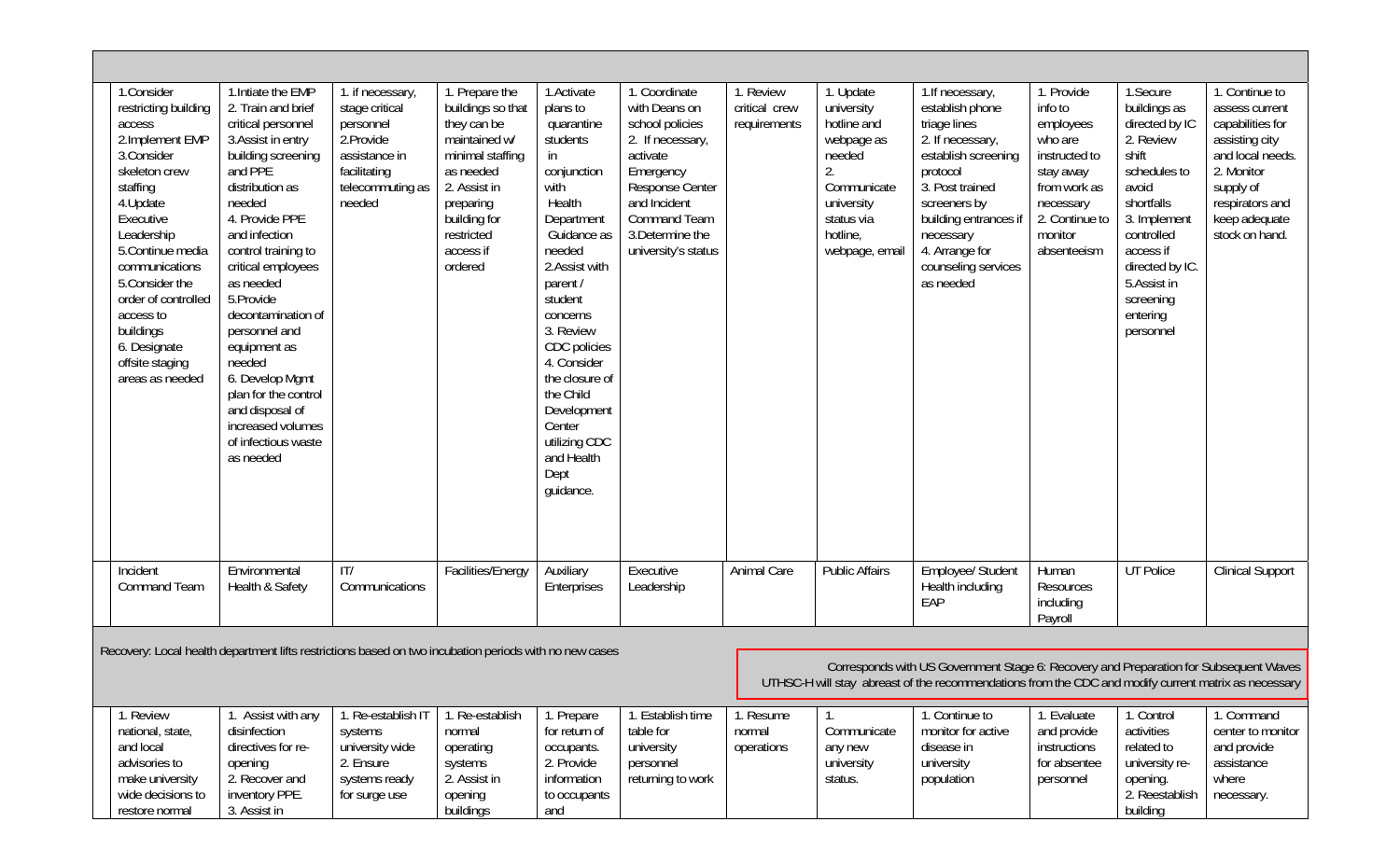| business | reopening | concerned   |  | security |  |
|----------|-----------|-------------|--|----------|--|
|          | buildings | families    |  | systems  |  |
|          |           | 2. Assess   |  |          |  |
|          |           | special     |  |          |  |
|          |           | needs (i.e. |  |          |  |
|          |           | child care  |  |          |  |
|          |           | center)     |  |          |  |

NOTE: In addition to the above matrix, the UTHSC-H will seek guidance from the US Government Stages (1-6) and CDC Pandemic Severity Index (1-5) to supplement the University preparation regarding social distancing, voluntary quarantine, school closures, isolation and treatment, and any other actions necessary to carry forward.

Due to the significant overlap between this matrix and the current US Government Stages and the CDC Pandemic Severity Index including the recommendations therein, the information has not been included in its entirety in this matrix. A brief description of the US Government Stages and the CDC Pandemic Severity Index can be found below.

CDC Pandemic Guidance online resources:

CDC Pandemic Flu Main Page http://www.pandemicflu.gov/

Pandemic Severity Index http://www.pandemicflu.gov/plan/community/commitigation.html#IV

CDC Planning Guide for Colleges and Universities http://www.pandemicflu.gov/plan/community/commitigation.html#app7

State of Texas Dept of State Health Services http://www.dshs.state.tx.us/idcu/disease/influenza/pandemic/Draft\_PIPP\_10\_24\_web.pdf

## **US Government Specific Pandemic Planning**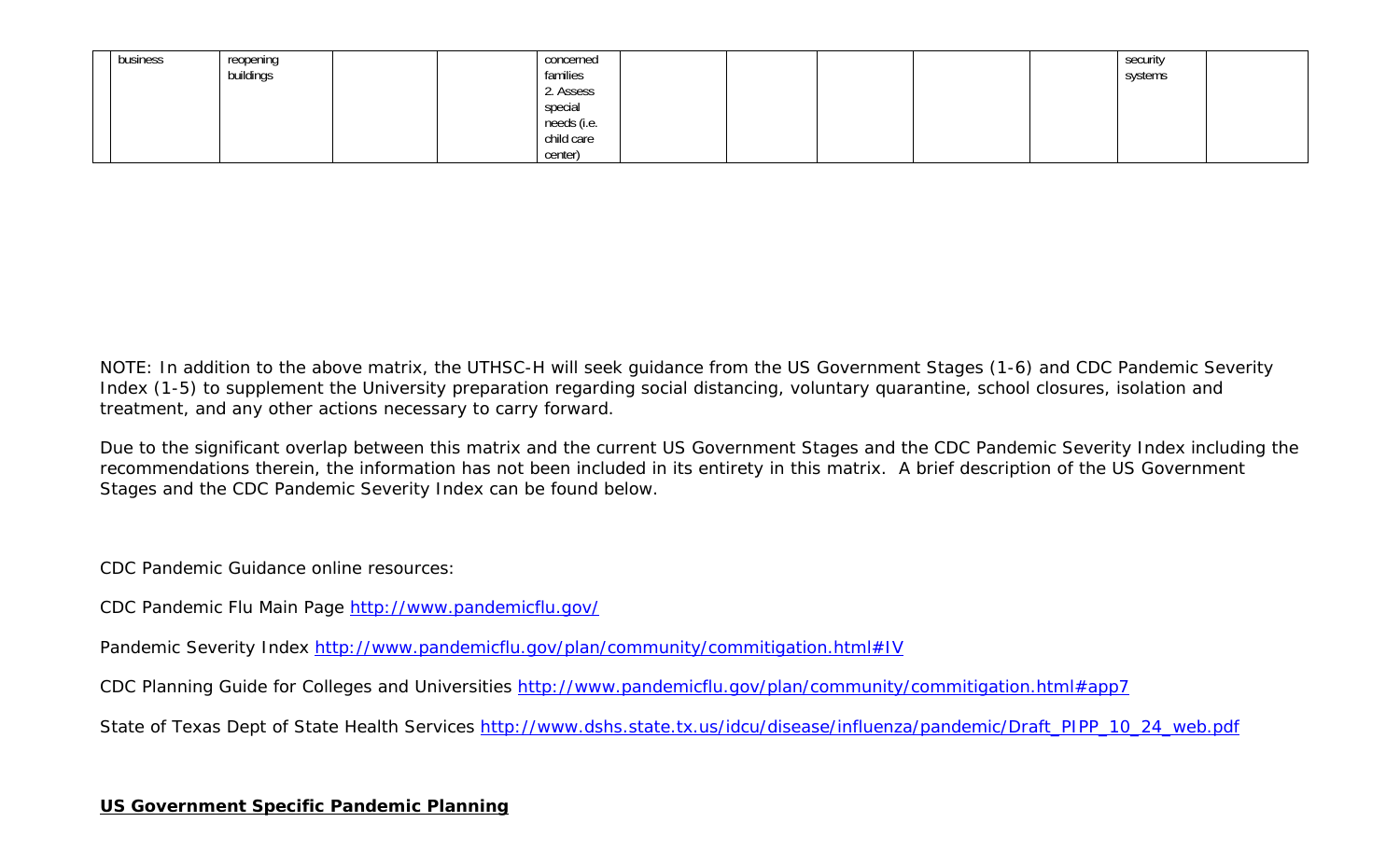The Pandemic Severity Index provides U.S. communities a tool for scenario-based contingency planning to guide pre-pandemic planning efforts. Upon declaration by WHO of having entered the Pandemic Period (Phase 6) and further determination of U.S. Government Stage 3, 4, or 5, the CDC's Director shall designate the category of the emerging pandemic based on the Pandemic Severity Index and consideration of other available information. However, once WHO has declared that the world has entered Pandemic Phase 5 (substantial pandemic risk), CDC will frequently provide guidance on the Pandemic Severity Index.

## **US Government Stages**

- Stage 0: New Domestic Animal Outbreak in At-Risk Country
- Stage 1: Suspected Human Outbreak Overseas
- Stage 2: Confirmed Human Outbreak Overseas
- Stage 3: Widespread Human Outbreaks in Multiple Locations Overseas
- Stage 4: First Human Case in North America
- Stage 5: Spread throughout United States
- Stage 6: Recovery and Preparation for Subsequent Waves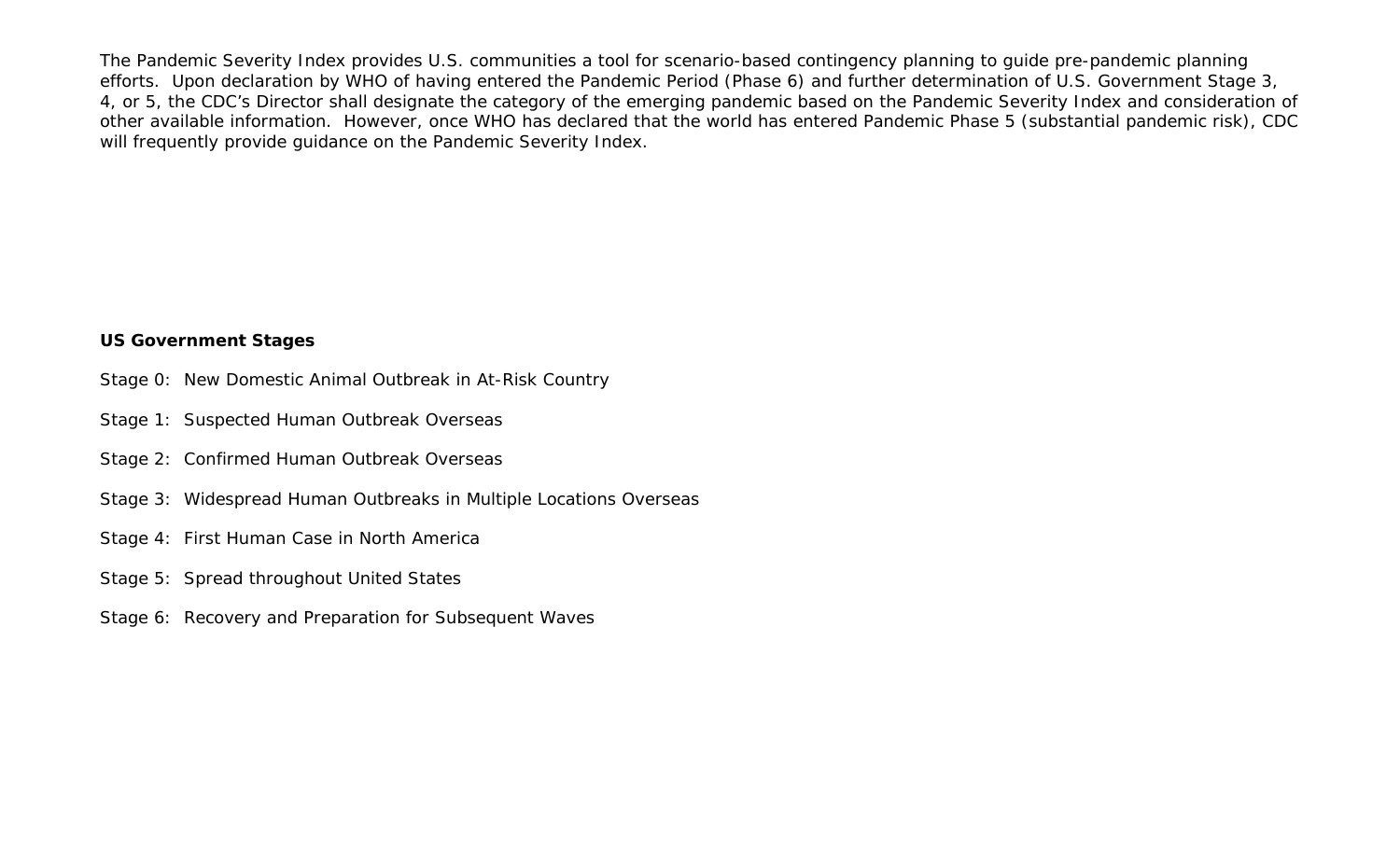**Triggers for Implementation of Mitigation Strategies by Pandemic Severity Index and U.S. Government Stages**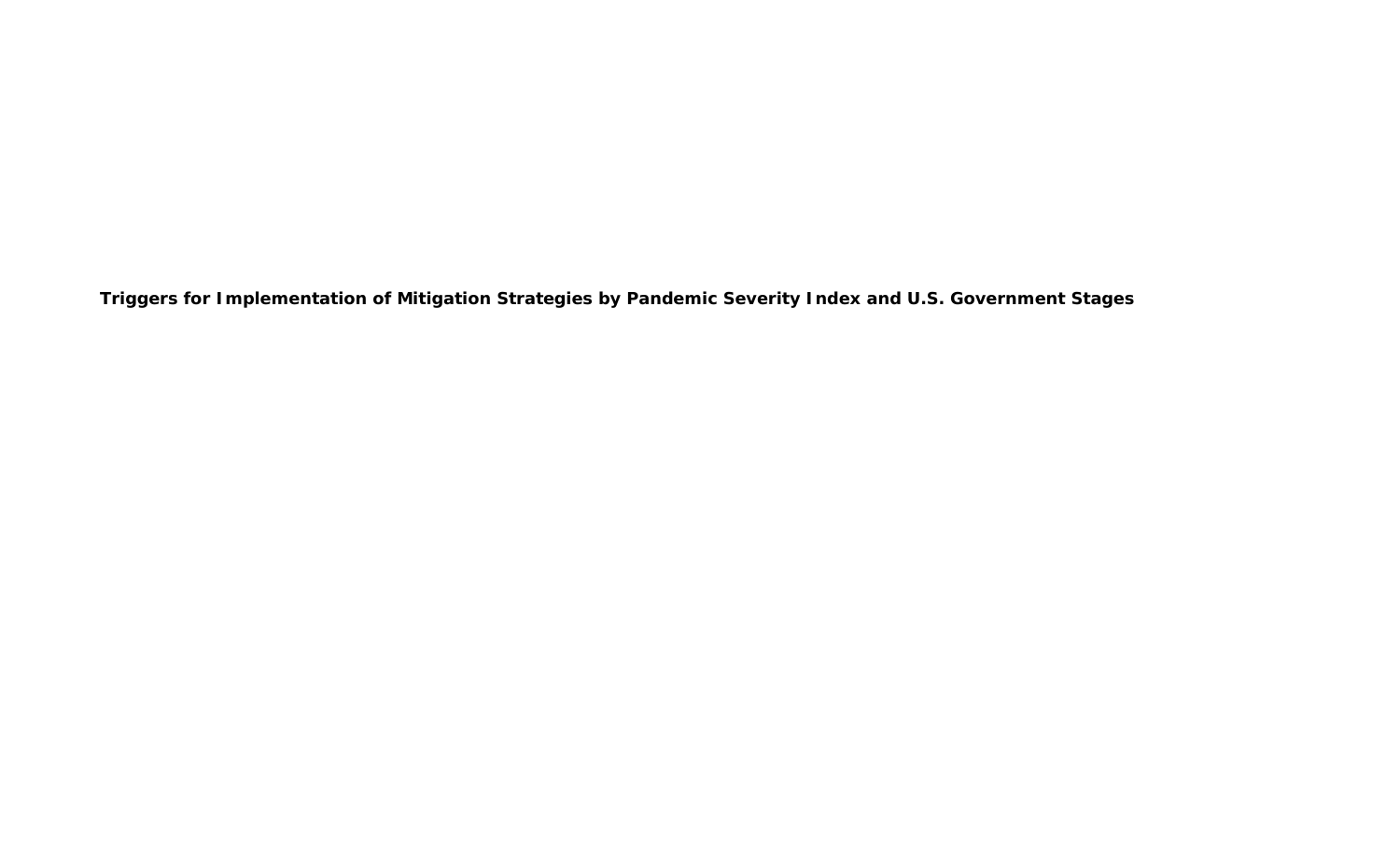| <b>Pandantic</b><br><b>Severity</b><br><b>Index</b> | WHO Phase 6.<br>U.S. Government<br>Stage $3^*$ | WHO Phase 6.<br>U.S. Government<br>Stage 4<br>and<br>First human case in<br><b>United States</b> | WHO Phase 6,<br>U.S. Government<br>Stage $5\%$<br>and<br>First laboratory-<br>confirmed cluster in<br>State or regions |  |  |
|-----------------------------------------------------|------------------------------------------------|--------------------------------------------------------------------------------------------------|------------------------------------------------------------------------------------------------------------------------|--|--|
| 1                                                   | <b>Alert</b>                                   | <b>Standby</b>                                                                                   | <b>Activate</b>                                                                                                        |  |  |
| $2$ and $3$                                         | Alert                                          | <b>Standby</b>                                                                                   | <b>Activate</b>                                                                                                        |  |  |
| $4$ and $5$                                         | Standby                                        | Standby/Activate <sup>11</sup>                                                                   | <b>Activate</b>                                                                                                        |  |  |

Alert: Notification of critical systems and personnel of their impending activation.

Standby: Initiate decision-making processes for imminent activation, including mobilization of resources and personnel.

Activate: Implementation of the community mitigation strategy.